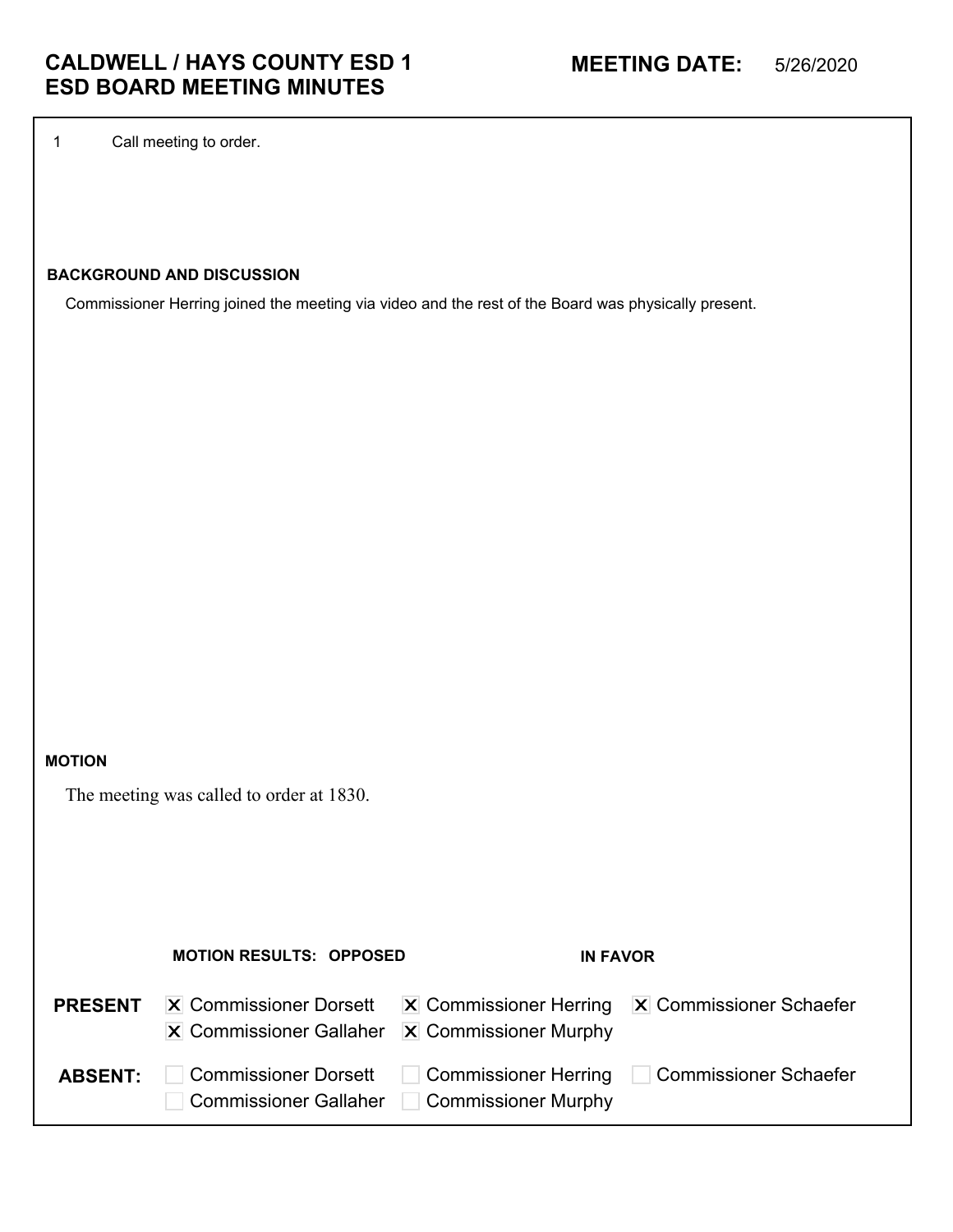|                | <b>BACKGROUND AND DISCUSSION</b>                                              |                               |                              |
|----------------|-------------------------------------------------------------------------------|-------------------------------|------------------------------|
|                | There were no members from the community present either physically or online. |                               |                              |
|                |                                                                               |                               |                              |
|                |                                                                               |                               |                              |
|                |                                                                               |                               |                              |
|                |                                                                               |                               |                              |
|                |                                                                               |                               |                              |
|                |                                                                               |                               |                              |
|                |                                                                               |                               |                              |
|                |                                                                               |                               |                              |
|                |                                                                               |                               |                              |
|                |                                                                               |                               |                              |
|                |                                                                               |                               |                              |
| <b>MOTION</b>  |                                                                               |                               |                              |
|                |                                                                               |                               |                              |
|                |                                                                               |                               |                              |
|                |                                                                               |                               |                              |
|                |                                                                               |                               |                              |
|                | <b>MOTION RESULTS: OPPOSED</b>                                                | <b>IN FAVOR</b>               |                              |
| <b>PRESENT</b> | <b>X</b> Commissioner Dorsett                                                 | <b>X</b> Commissioner Herring | X Commissioner Schaefer      |
|                | <b>X</b> Commissioner Gallaher                                                | X Commissioner Murphy         |                              |
| <b>ABSENT:</b> | <b>Commissioner Dorsett</b>                                                   | <b>Commissioner Herring</b>   | <b>Commissioner Schaefer</b> |
|                | <b>Commissioner Gallaher</b>                                                  | <b>Commissioner Murphy</b>    |                              |
|                |                                                                               |                               |                              |

2 Citizens Communications: Community members may address the Board of Commissioners.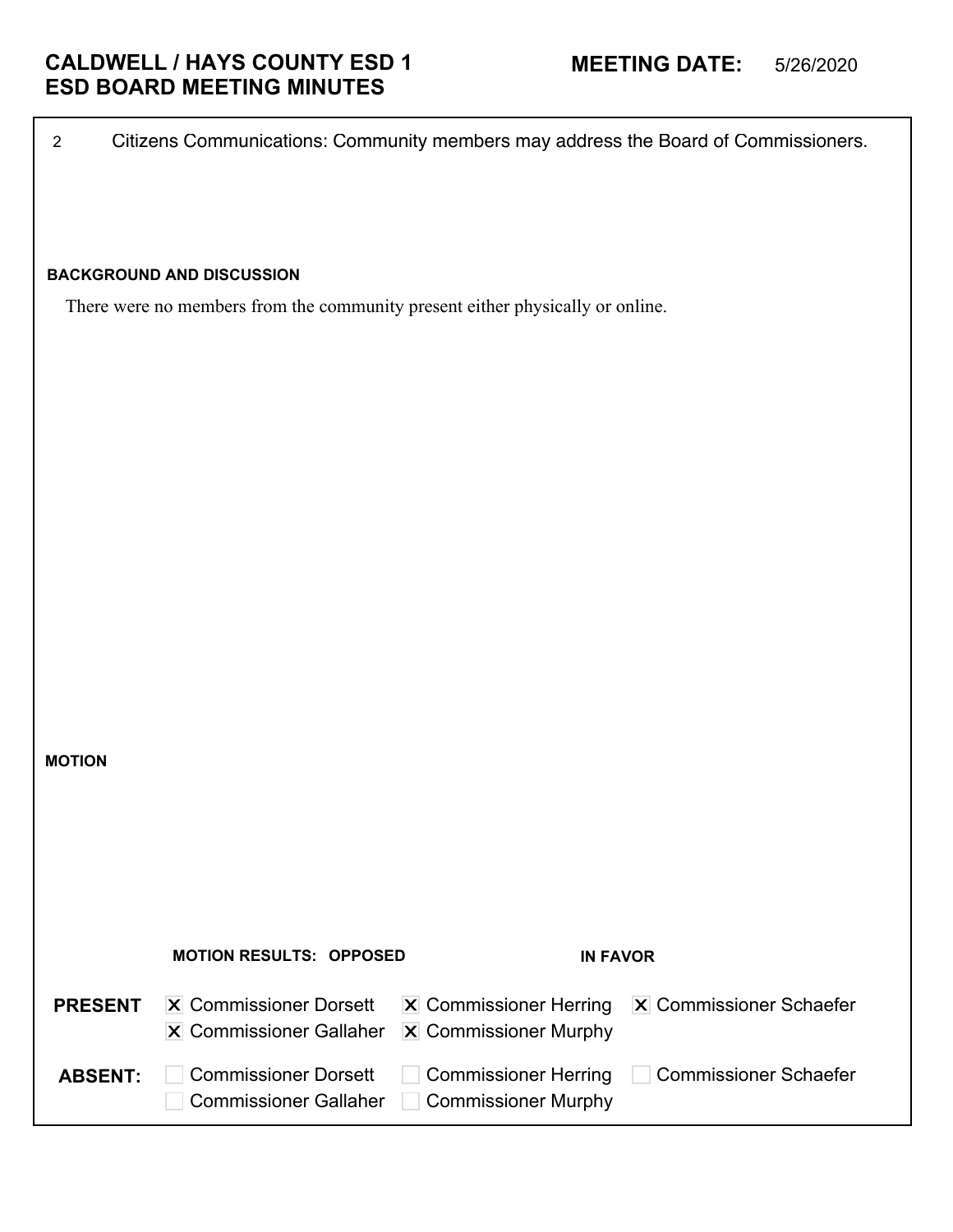3 Discuss and take action on the minutes from the April 9th and February 18, 2020 Board Meetings.

## **BACKGROUND AND DISCUSSION**

The minutes were provided to the Board prior to the meeting.

#### **MOTION**

Motion was made by Commissioner Gallaher to accept the minutes as presented. The motion was seconded by Commissioner Murphy and passed unanimously with all in favor.

|                | <b>MOTION RESULTS: OPPOSED 0</b>                                                                         |                     | IN FAVOR 5                                                               |
|----------------|----------------------------------------------------------------------------------------------------------|---------------------|--------------------------------------------------------------------------|
| <b>PRESENT</b> | <b>X</b> Commissioner Dorsett<br>$ \mathbf{X} $ Commissioner Gallaher $ \mathbf{X} $ Commissioner Murphy |                     | $ \mathbf{X} $ Commissioner Herring $ \mathbf{X} $ Commissioner Schaefer |
| <b>ABSENT:</b> | <b>Commissioner Dorsett</b><br>Commissioner Gallaher                                                     | Commissioner Murphy | ■ Commissioner Herring □ Commissioner Schaefer                           |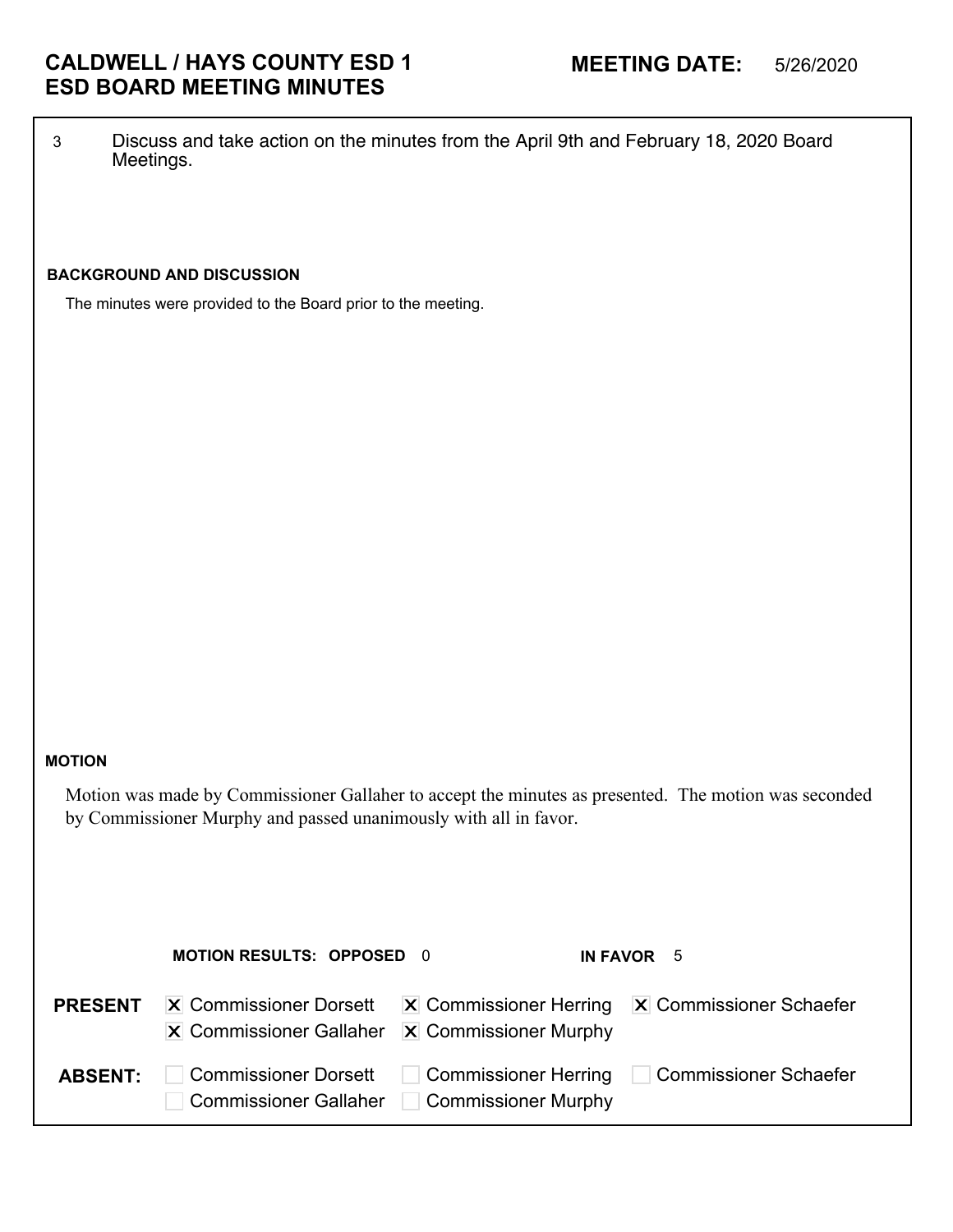4 Discuss and take action on report from staff related to apparatus and equipment, including the possibility of declaring items as surplus.

### **BACKGROUND AND DISCUSSION**

Staff discussed with the board the idea of going through old equipment and declaring it as either surplus or salvage. The board, while not directly ordering staff to do so, they had a strong desire that any VFD that might be able to use this equipment had the ability to acquire it if the district was going to salvage it or declare it as surplus.

### **MOTION**

A motion by Commissioner Dorsett was made to allow the fire chief to inventory and surplus all non-usable equipment as deemed appropriate by staff. This was seconded by Commissioner Schaefer and passed unanimously with all in favor.

|                | <b>MOTION RESULTS: OPPOSED 0</b>                                                                         |                     | IN FAVOR 5                                                               |
|----------------|----------------------------------------------------------------------------------------------------------|---------------------|--------------------------------------------------------------------------|
| <b>PRESENT</b> | <b>X</b> Commissioner Dorsett<br>$\overline{X}$ Commissioner Gallaher $\overline{X}$ Commissioner Murphy |                     | $ \mathbf{X} $ Commissioner Herring $ \mathbf{X} $ Commissioner Schaefer |
| <b>ABSENT:</b> | <b>Commissioner Dorsett</b><br><b>Commissioner Gallaher</b>                                              | Commissioner Murphy | □ Commissioner Herring □ Commissioner Schaefer                           |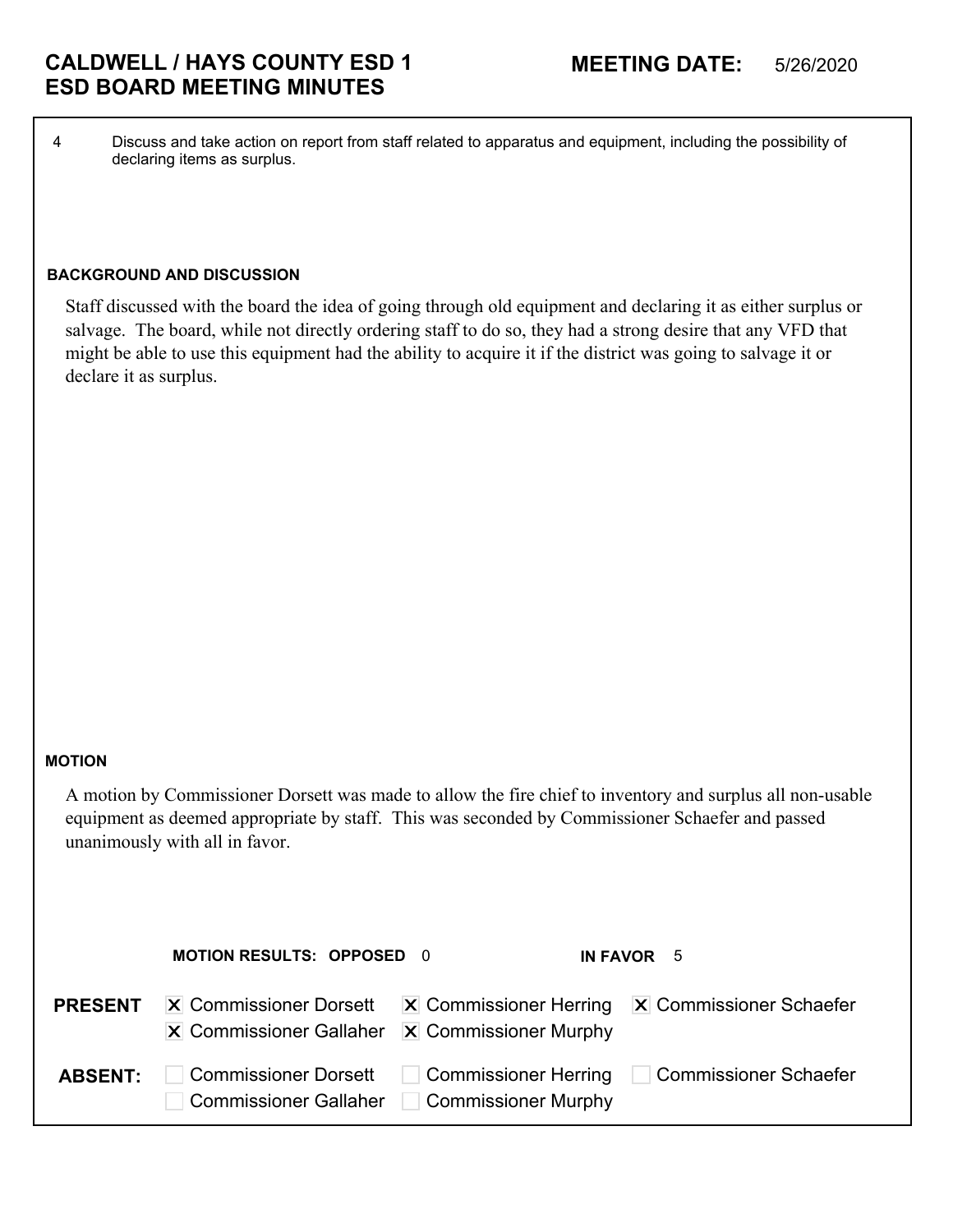5 Discuss and take action on District Policies, to include adoption of an investment and capitalization policy.

## **BACKGROUND AND DISCUSSION**

The board discussed the capitalization policy submitted by staff.

#### **MOTION**

A motion to adopt the capitalization policy, as presented by staff, was made by Commissioner Gallaher and seconded by Commissioner Murphy. The motion passed with all in favor.

|                | <b>MOTION RESULTS: OPPOSED 0</b>                                                                         |                     | IN FAVOR 5                                                               |
|----------------|----------------------------------------------------------------------------------------------------------|---------------------|--------------------------------------------------------------------------|
| <b>PRESENT</b> | <b>X</b> Commissioner Dorsett<br>$ \mathbf{X} $ Commissioner Gallaher $ \mathbf{X} $ Commissioner Murphy |                     | $ \mathbf{X} $ Commissioner Herring $ \mathbf{X} $ Commissioner Schaefer |
| <b>ABSENT:</b> | <b>Commissioner Dorsett</b><br><b>Commissioner Gallaher</b>                                              | Commissioner Murphy | ■ Commissioner Herring □ Commissioner Schaefer                           |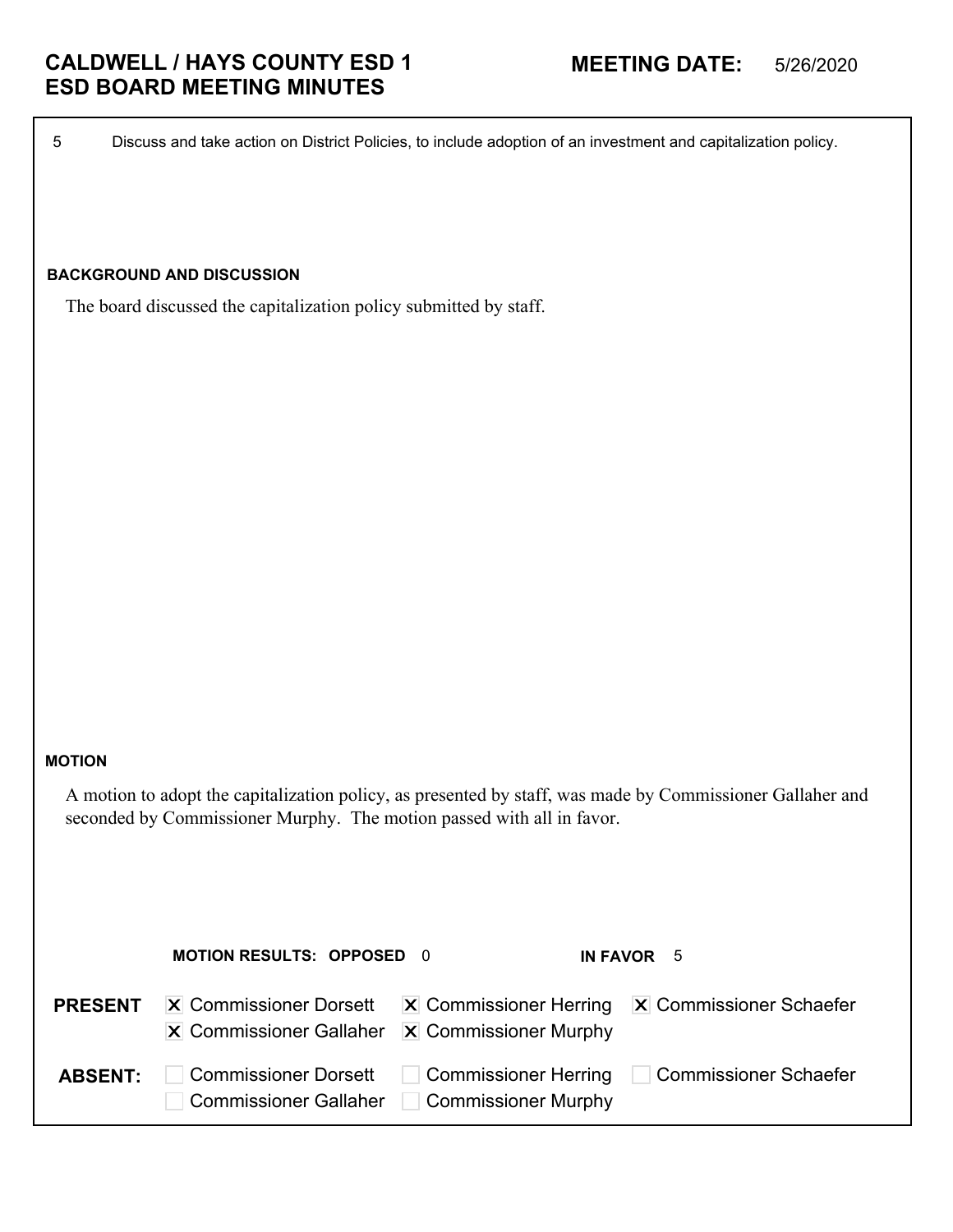6 Discuss and take action on presentation from Auditor for the FY 18/19 District audit.

## **BACKGROUND AND DISCUSSION**

The auditor presented the board with the audit for the fiscal year 18-19 remotely.

#### **MOTION**

A motion was made by Commissioner Gallaher to accept the audit as presented and instruct staff to submit the audit to the Hayes and Caldwell County officials. The motion was seconded by Commissioner Murphy and passed unanimously with all in favor.

|                | <b>MOTION RESULTS: OPPOSED 0</b>                                                               |                                             | IN FAVOR 5                                                               |
|----------------|------------------------------------------------------------------------------------------------|---------------------------------------------|--------------------------------------------------------------------------|
| <b>PRESENT</b> | <b>X</b> Commissioner Dorsett<br>$\vert$ X Commissioner Gallaher $\vert$ X Commissioner Murphy |                                             | $ \mathbf{X} $ Commissioner Herring $ \mathbf{X} $ Commissioner Schaefer |
| <b>ABSENT:</b> | <b>Commissioner Dorsett</b><br><b>Commissioner Gallaher</b>                                    | Commissioner Herring<br>Commissioner Murphy | Commissioner Schaefer                                                    |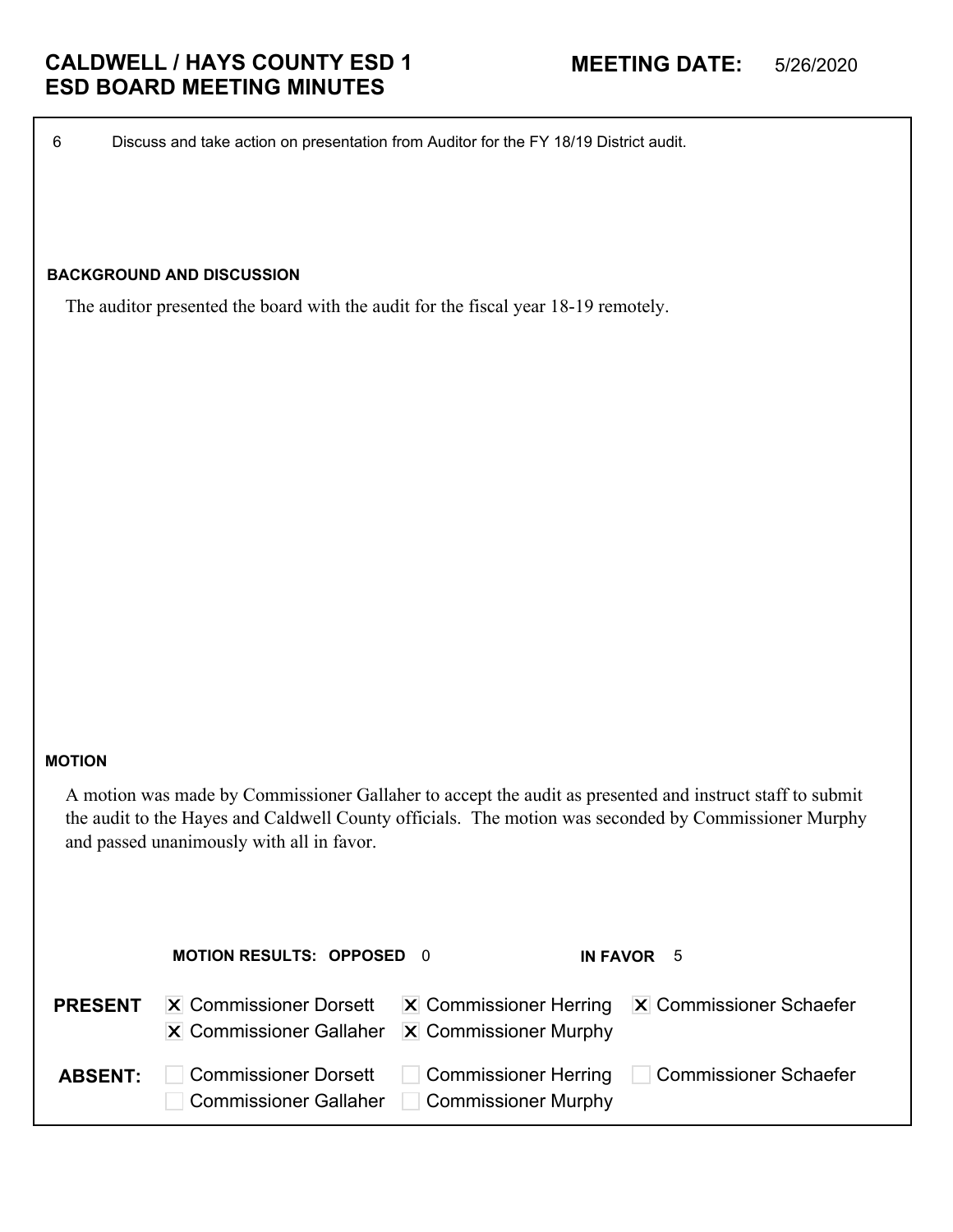7 Discuss and take action on capital improvements to District property, to include current construction projects at the FM 2001 fire station and future considerations for the FM 1854 fire station.

## **BACKGROUND AND DISCUSSION**

**MOTION**

The board discussed considering Station 7 being closed for about a 1-month period for possible repair and renovation to be included in the next budget. Additionally, the board discussed the idea of having a public announcement related to the improvements to the fire station on 2001, and there was some discussion of which station should be No. 8 and which number should be 7. No action was taken on this item.

|                | <b>MOTION RESULTS: OPPOSED</b>                                  | <b>IN FAVOR</b>                                    |                                                                          |
|----------------|-----------------------------------------------------------------|----------------------------------------------------|--------------------------------------------------------------------------|
| <b>PRESENT</b> | <b>X</b> Commissioner Dorsett<br><b>X</b> Commissioner Gallaher | $\overline{X}$ Commissioner Murphy                 | $ \mathbf{X} $ Commissioner Herring $ \mathbf{X} $ Commissioner Schaefer |
| <b>ABSENT:</b> | <b>Commissioner Dorsett</b><br><b>Commissioner Gallaher</b>     | <b>Commissioner Herring</b><br>Commissioner Murphy | □ Commissioner Schaefer                                                  |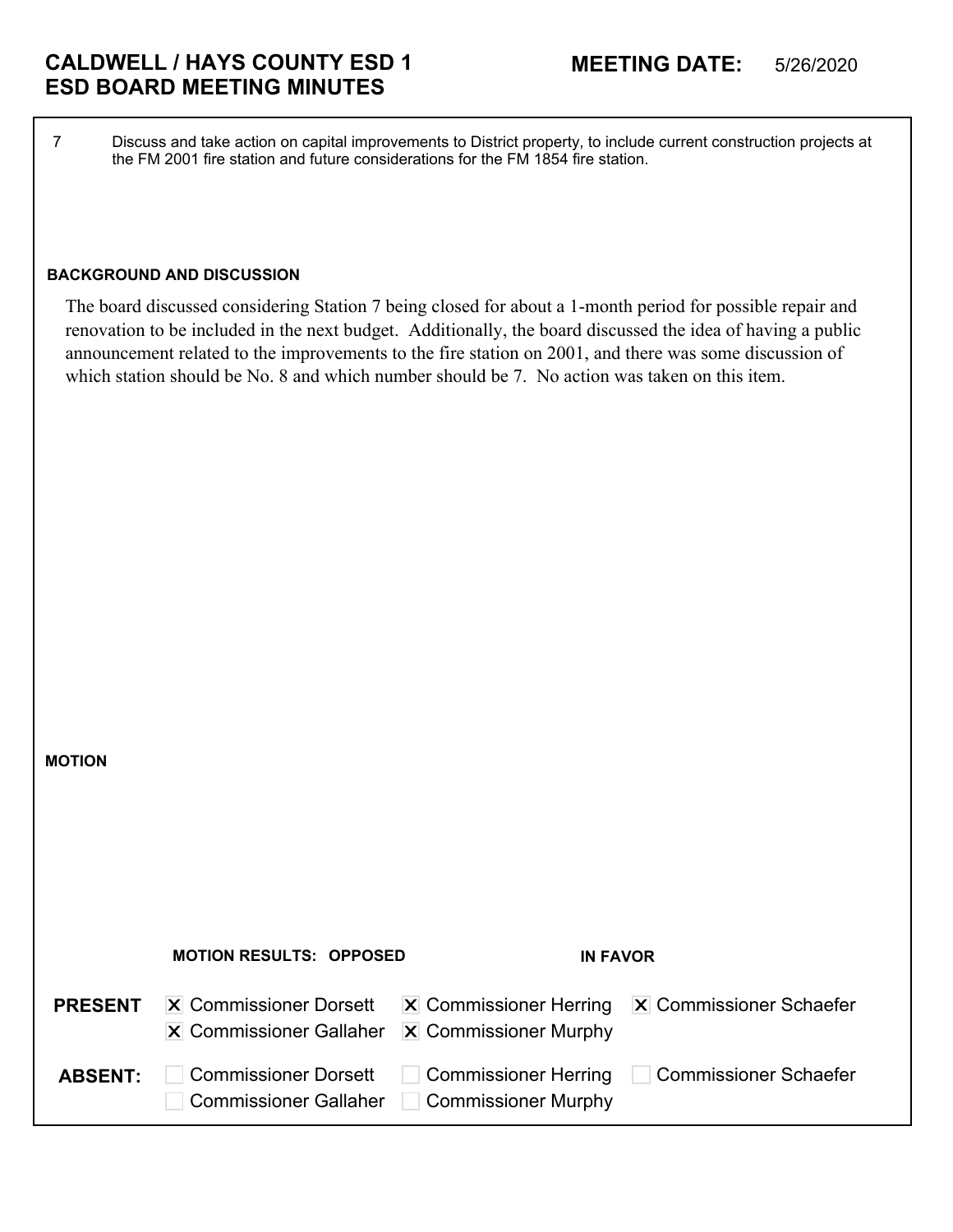8 Receive report and take action from Treasurer and District's staff related to review financial statements and consider action regarding: planned purchases, payroll, expense reports, invoices and transfer of funds.

### **BACKGROUND AND DISCUSSION**

The board reviewed the invoices, No. 30 and 31, from TCFR, and staff went over the financial summaries, P & L and budget to actual reports and discussed the various differences between the QuickBooks and the internal accounting system.

#### **MOTION**

A motion was made by Commissioner Gallaher to approve the bills as presented for the previous month, including the Invoices 30 and 31 from TCFR. Commissioner Schaefer seconded the motion, and the motion passed unanimously with all in favor.

|                | <b>MOTION RESULTS: OPPOSED 0</b>                                                                         |                     | IN FAVOR 5                                                               |
|----------------|----------------------------------------------------------------------------------------------------------|---------------------|--------------------------------------------------------------------------|
| <b>PRESENT</b> | <b>X</b> Commissioner Dorsett<br>$ \mathbf{X} $ Commissioner Gallaher $ \mathbf{X} $ Commissioner Murphy |                     | $ \mathbf{X} $ Commissioner Herring $ \mathbf{X} $ Commissioner Schaefer |
| <b>ABSENT:</b> | <b>Commissioner Dorsett</b><br>Commissioner Gallaher                                                     | Commissioner Murphy | □ Commissioner Herring □ Commissioner Schaefer                           |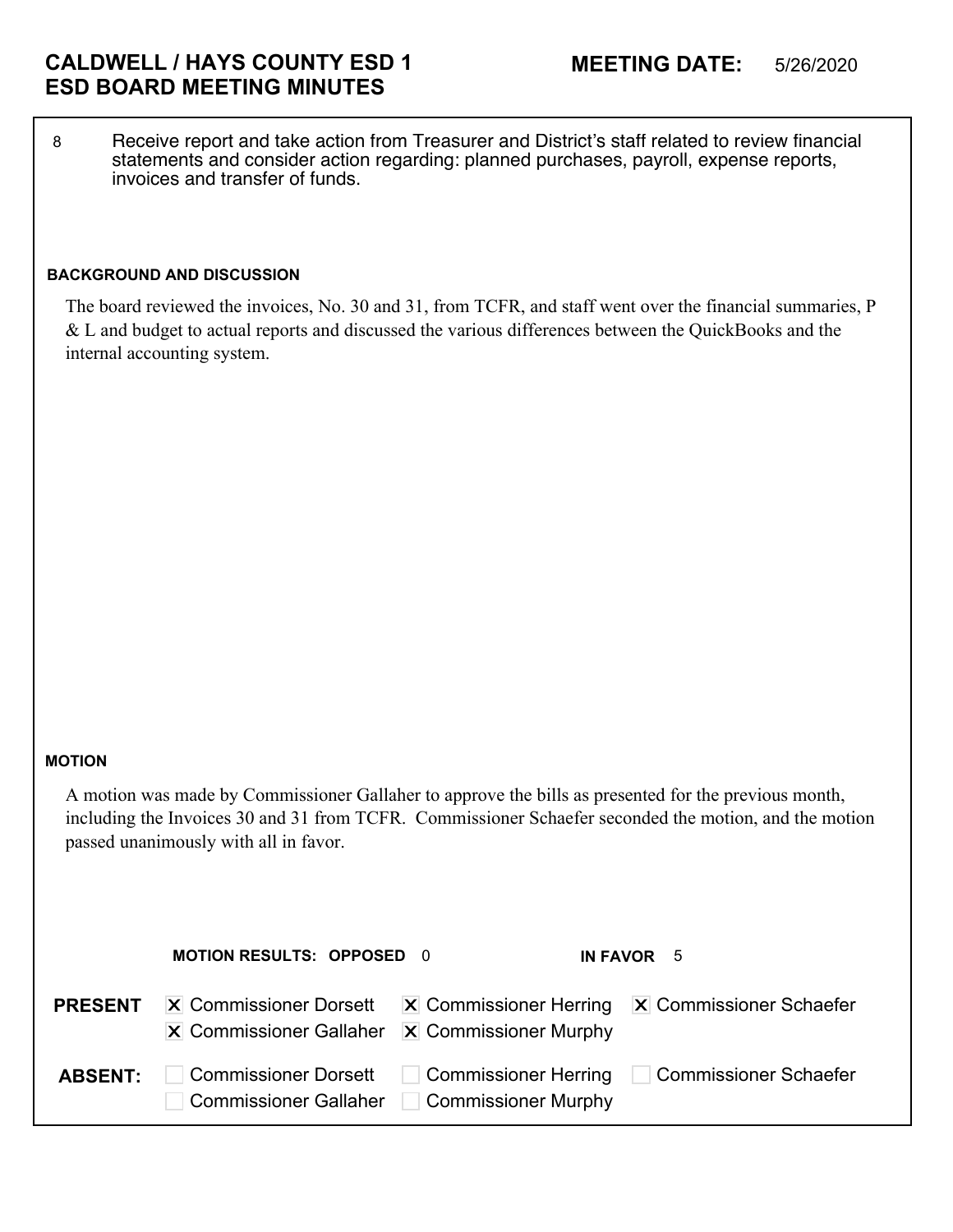9 Discuss and take action related to an update by staff on the COVID 19 response and community outreach.

## **BACKGROUND AND DISCUSSION**

**MOTION**

Staff discussed with the board the outreach efforts that were made regarding COVID-19 and showed the needs within the community by various zip codes. No action was taken on this item.

|                | <b>MOTION RESULTS: OPPOSED</b>                                              | <b>IN FAVOR</b>                                      |                                                                          |
|----------------|-----------------------------------------------------------------------------|------------------------------------------------------|--------------------------------------------------------------------------|
| <b>PRESENT</b> | $ \mathbf{X} $ Commissioner Dorsett<br>$ \mathbf{X} $ Commissioner Gallaher | $ \mathbf{X} $ Commissioner Murphy                   | $ \mathbf{X} $ Commissioner Herring $ \mathbf{X} $ Commissioner Schaefer |
| <b>ABSENT:</b> | <b>Commissioner Dorsett</b><br><b>Commissioner Gallaher</b>                 | <b>Commissioner Herring</b><br>  Commissioner Murphy | <b>Commissioner Schaefer</b>                                             |